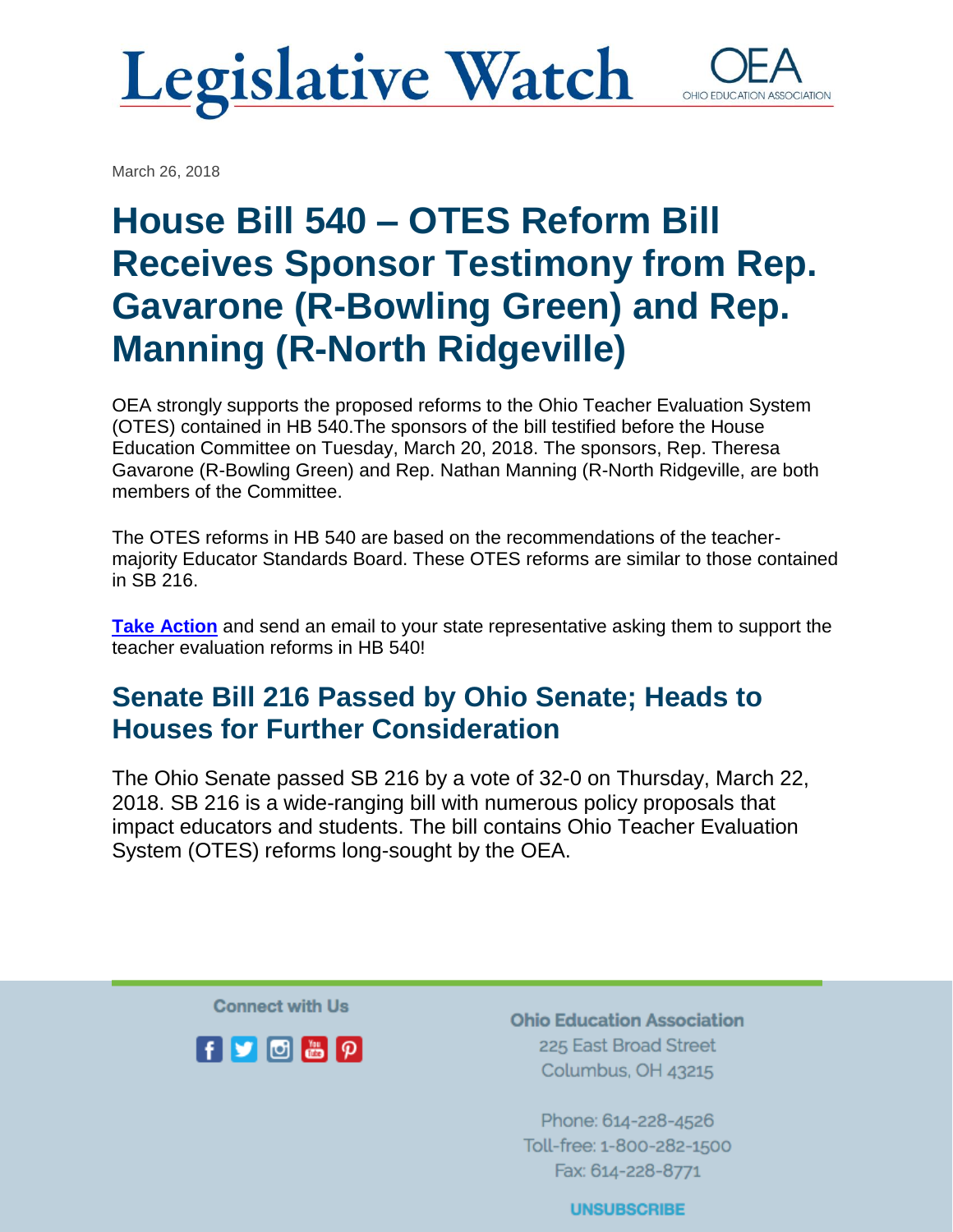## **Legislative Watch**

However, the bill contains a multitude of provisions impacting other areas of education policy. Some of these other provisions are cause for concern, such as those that impact teacher licensure. OEA will continue to review the bill as it moves to the House and will urge that our concerns be addressed in the House consideration of the bill.

#### Teacher evaluation system

The SB 216 OTES reforms are based on the January 2017 recommendations made by the Educator Standards Board.

- Requires ODE to revise the state framework for OTES based on those recommendations and requires the State Board of Education to adopt the revised framework by May 1, 2019, and each district board, by July 1, 2019, to update its teacher evaluation policies to conform to the updated framework;
- Eliminates a requirement that 50% of an evaluation consist of valueadded student data and replaces it with at least two measures of "highquality student data," as defined by ODE, including the value-added progress dimension and at least one other measure;
- Eliminates shared attribution of performance data among all teachers in a district, building, grade, content area, or group;
- Eliminates an option for districts to formally observe an "accomplished" teacher only once (instead of the general requirement of twice) as part of the teacher's evaluation if the teacher meets certain requirements;
- Eliminates the alternative framework for the evaluation of teachers; Prohibits the use of student learning objectives;
- Eliminates the requirement that certain "ineffective" teachers of core subject areas in traditional and joint vocational school districts and all teachers of core subject areas in low-performing community and STEM schools take content area tests; and

**Connect with Us** 



**Ohio Education Association** 225 East Broad Street Columbus, OH 43215

Phone: 614-228-4526 Toll-free: 1-800-282-1500 Fax: 614-228-8771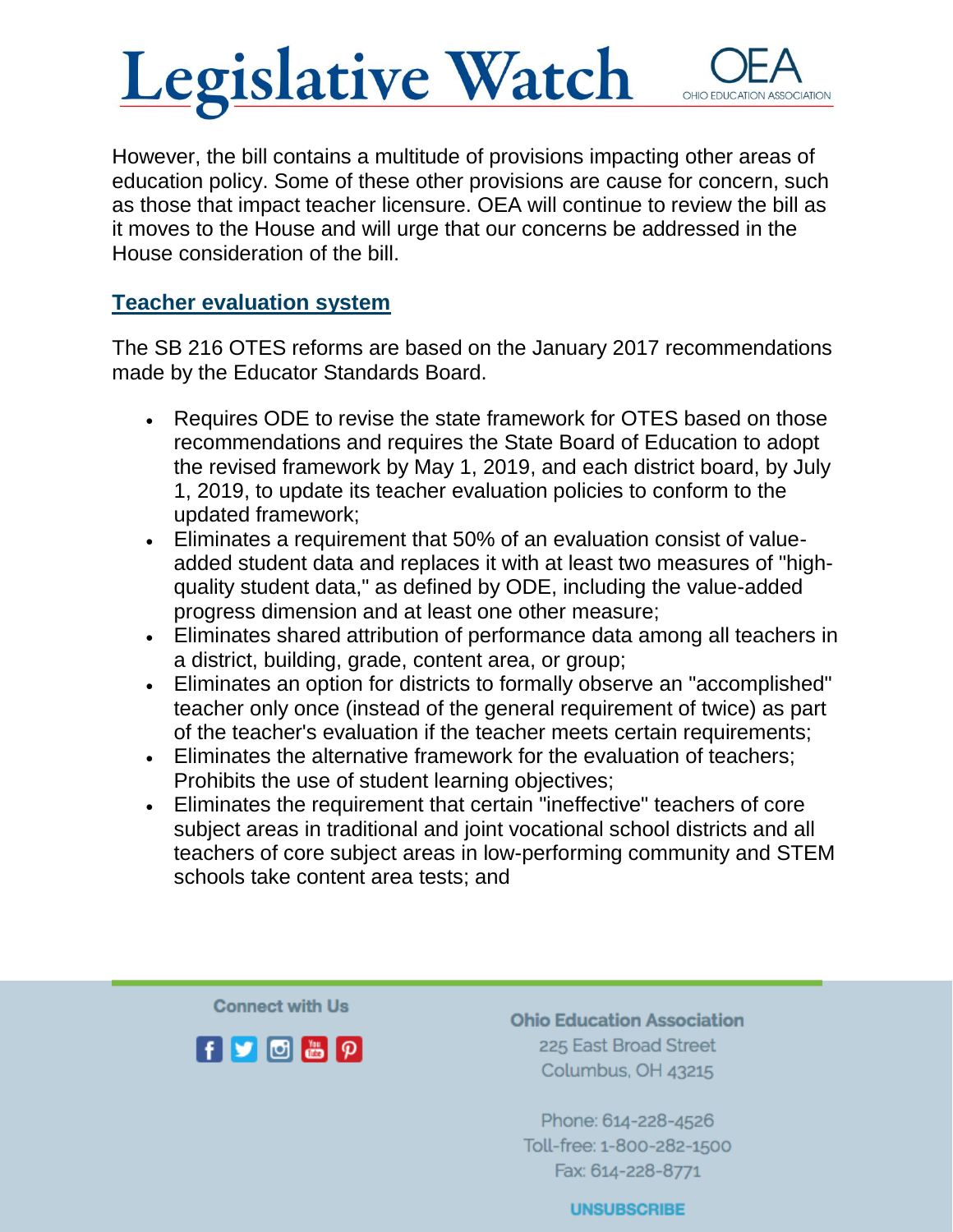# **Legislative Watch**

• Requires ODE to provide guidance to districts on various aspects of the revised evaluation system and professional development and technical assistance through a pilot program in the 2018-2019 school year.

### State achievement assessments – online and paper formats

• Authorizes public and chartered nonpublic schools to administer the third, fourth, and fifth grade state achievement assessment in any combination of online and paper formats, potentially increasing the state's cost for the assessments. State assessments are primarily funded by the General Revenue Fund.

### Educator license grade bands

- Requires the State Board to specify whether an educator is licensed to teach in pre-kindergarten through the fifth grade, grades four through nine, or grades seven through twelve when issuing resident, professional, senior professional, and lead professional educator licenses.
- Current law does not require educator licenses to be issued for particular grade bands, but the State Board's rules specify that licenses be issued for "Early Childhood" (pre-kindergarten through grade three), "Middle Childhood" (grades four through nine in named curriculum areas), and "Adolescence through Adult" (grades seven through twelve in named curriculum areas).
- The changes to the grade band specifications will not apply to a person who holds a license prior to the bill's effective date.
- The bill generally extends the same grade band requirements for a teacher licensed as an intervention specialist for students with disabilities except that a licensed intervention specialist with mildmoderate or moderate-intensive specialty areas will be licensed to teach grades kindergarten through twelve, as under current practice.

**Connect with Us** 



**Ohio Education Association** 225 East Broad Street Columbus, OH 43215

Phone: 614-228-4526 Toll-free: 1-800-282-1500 Fax: 614-228-8771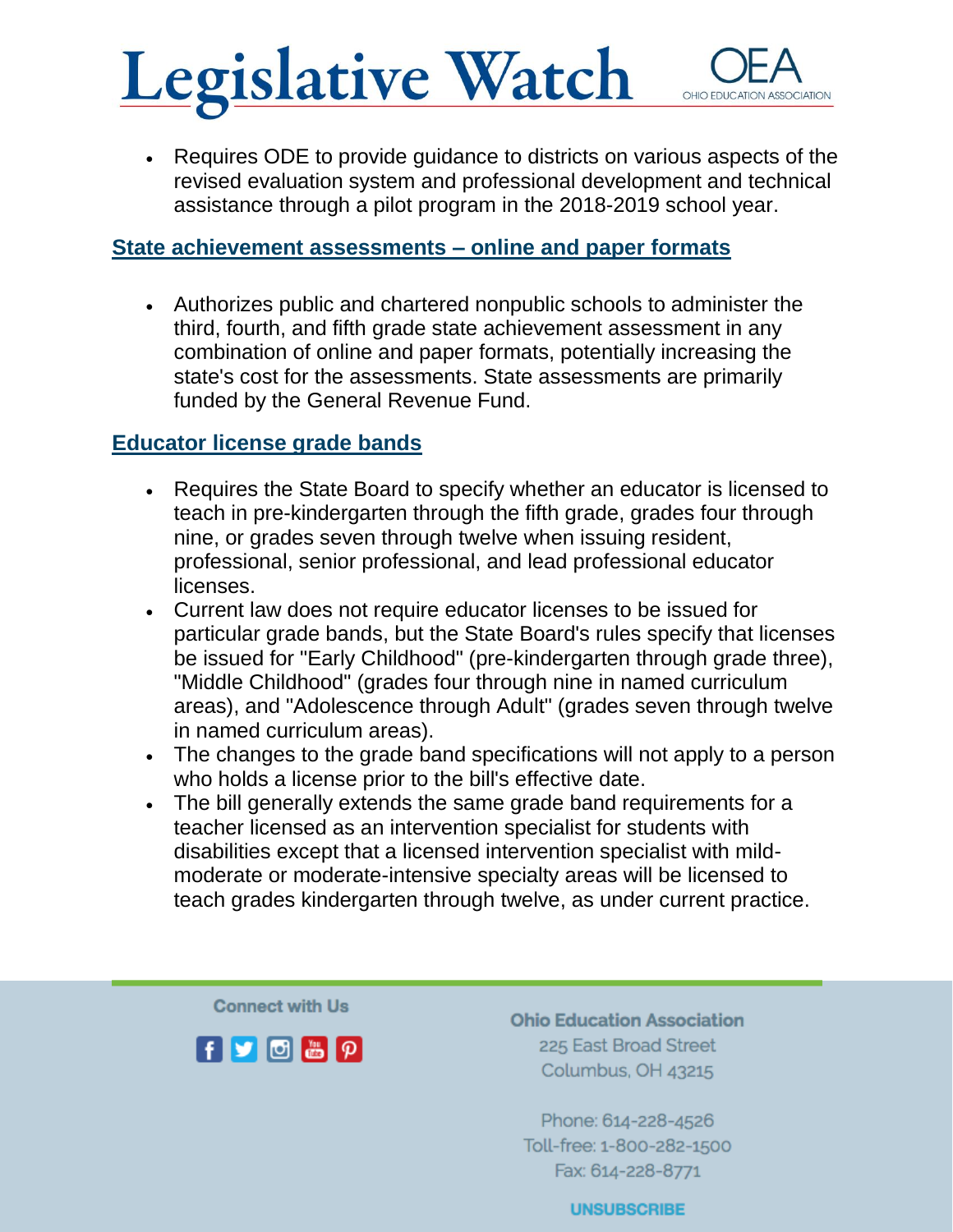## Legislative Watch

These provisions are intended to provide public districts and schools with additional flexibility in responding to certain staffing needs.

### Teaching outside of license area

- A school district superintendent may employ licensed teachers with three or more years of experience to teach a subject area or grade level (within two grade levels of the teacher's licensure grade band) for which the teacher is not licensed for up to three school years, provided the teacher passes an examination in the teaching area.
- After teaching for one year in a subject area or grade band for which the person is not licensed, a license may be obtained if that person successfully completes the pedagogy and instruction in the teaching of reading required by ODE.
- NOTE:
	- o The federal Every Student Succeeds Act (ESSA) eliminated the Highly Qualified Teacher requirement related to Title I funds. Accordingly, the bill eliminates from current state law the requirement that a teacher of a core subject area be highly qualified as well as a number of other related provisions. However, ESSA requires states to implement teacher equity plans to ensure economically disadvantaged and minority students are not disproportionately served by ineffective, out-offield, or inexperienced teachers, principals, and other school leaders.
	- o According to the Ohio Legislative Service Commission (LSC), one factor to consider regarding this provision is that the federal Elementary and Secondary Education Act (ESEA) requires state plans for Title I funds to contain assurances that teachers working in Title I-supported programs meet state licensure requirements. Thus, placing teachers outside the subject area or grade level for which a teacher is licensed may put Ohio at risk

**Connect with Us** 



**Ohio Education Association** 225 East Broad Street Columbus, OH 43215

Phone: 614-228-4526 Toll-free: 1-800-282-1500 Fax: 614-228-8771